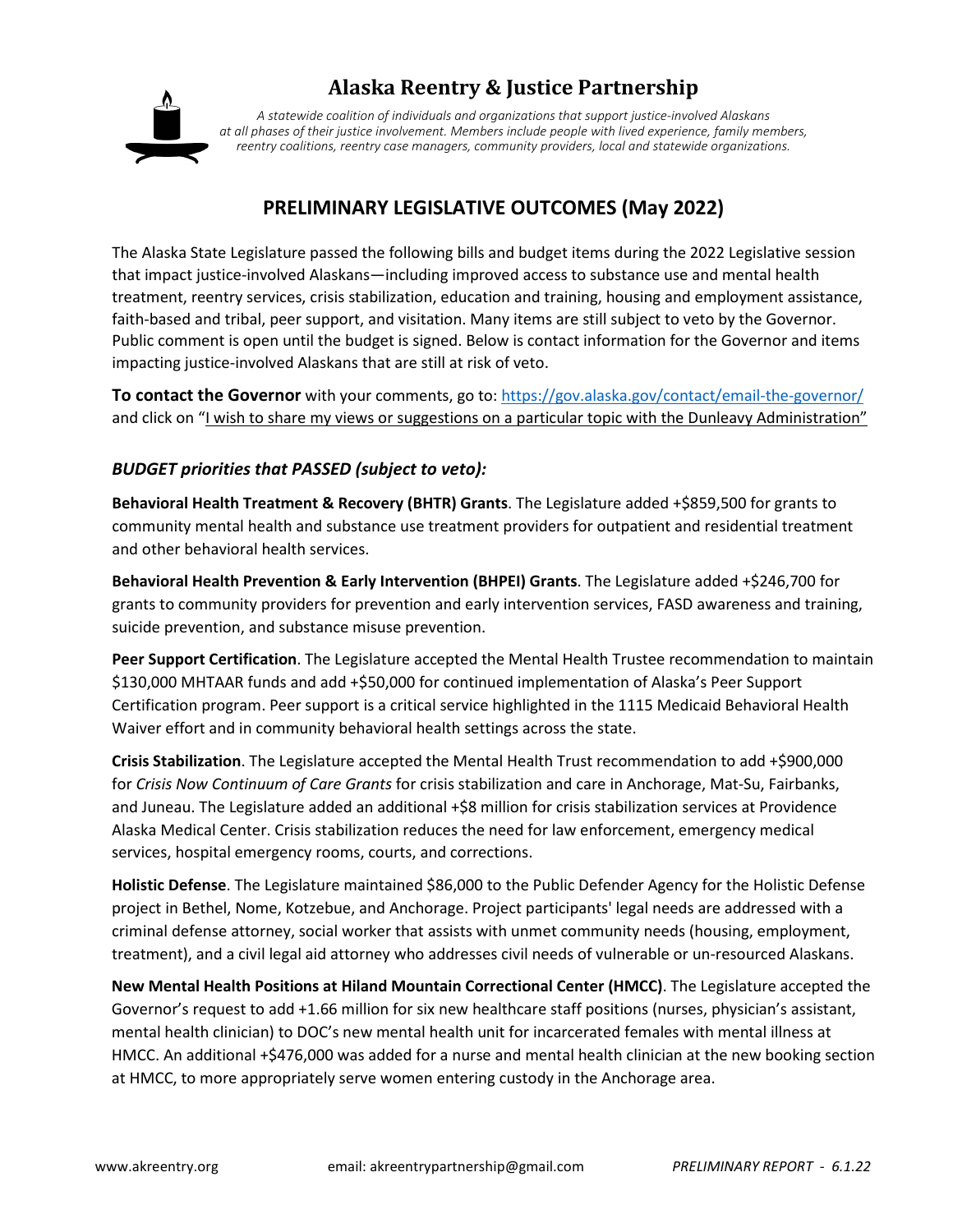**Discharge Planning in Corrections**. The Legislature maintained \$290,000 to continue funding the APIC (Assess, Plan, Identify, and Coordinate) program, providing reentry services for Alaskans with mental illness and other disabilities who need intensive support. Practices include engagement with soon-to-bereleased incarcerated individuals to develop and secure a transition plan that supports their needs and reduces the risk of continued criminal activity.

**Training for DOC Mental Health Staff**. The Legislature maintained \$25,000 to provide both specialized and foundational training on mental health disorders and cognitive impairments, best-practices, and community behavioral health treatment to mental health clinical staff. DOC has 48 clinicians, psychiatric nurses, counselors, adult nurse practitioners (ANPs) and psychiatrists systemwide who benefit from these training opportunities to better understand special needs populations. Funds pay to bring all clinical staff to one location for two days of training, provided by in-state and out-of-state experts on a variety of specialized topics—including substance use disorders, mental illness, fetal alcohol spectrum disorders, traumatic brain injury, developmental disabilities, etc.

**Public Defender Agency (PDA)**. The Legislature added +\$1.38 million as a one-time increment for retention bonuses for PDA staff who provide legal support to Alaska's most vulnerable citizens. Recent efforts by the agency include case management for defendants with behavioral health and cognitive disabilities.

**Domestic Violence Sexual Assault (DVSA) Grants**. The Legislature added +\$3.5 million as a one-time increment for community-based DVSA programs statewide for 24-hour emergency shelters, advocacy services, child advocacy centers, legal services for victims, and mental health care for young victims and witnesses of DVSA.

**Step-Up Program at Mclaughlin Youth Facility**. The Legislature added back +\$336,400 that was removed in FY22. Step-Up is a partnership between Division of Juveniles Justice and the Anchorage School District for youth with significant behavior challenges causing them to be suspended or expelled from school.

**Vocational Opportunities for Older Youth**. The Legislature accepted the Governor's recommendation to add +100,000 to support youth aging out of foster care with housing and financial support, while they participate in a specified vocational or career training.

**Youth with Complex Trauma Placement Support.** The Legislature accepted the Governor's recommendation to add +\$700,000 for compensation to foster care providers who serve youth with high complex needs so that the youth can remain in Alaska with appropriate supports in place. These funds help keep youth out of expensive emergency rooms, Alaska Psychiatric Institute (API), corrections, or out-of-state placements.

**Support for Youth Aged 18-21**. The Legislature accepted the Governor's recommendation to add +\$1 million to serve youth aging out of foster care with housing and household goods, utilities, employment support, transportation, financial management, and more.

**Intensive At-Risk Early Intervention Services**. The Legislature accepted the Mental Health Trust recommendation to add +\$460,000 for grants to community agencies to hire highly-qualified Early Intervention and Infant Learning Program (EI/ILP) providers to serve 200+ high-risk families with young children who experience developmental delays, early behavioral concerns, etc. Funds support screening, developmental monitoring, parenting guidance, access to resources and referral supports, and more.

**IT/Telehealth Service System Improvements.** The Legislature accepted the Mental Health Trust recommendation to maintain \$63,000 for telehealth improvements and add +\$24,900 above FY22 levels for a full-time staff to support expanding the telehealth efforts in Alaska. Individuals who receive personal care assistance or Medicaid waiver services require an annual reassessment. Recipients who live outside of the regional hub communities difficulties getting timely assessments because of travel, cost of travel, and in-